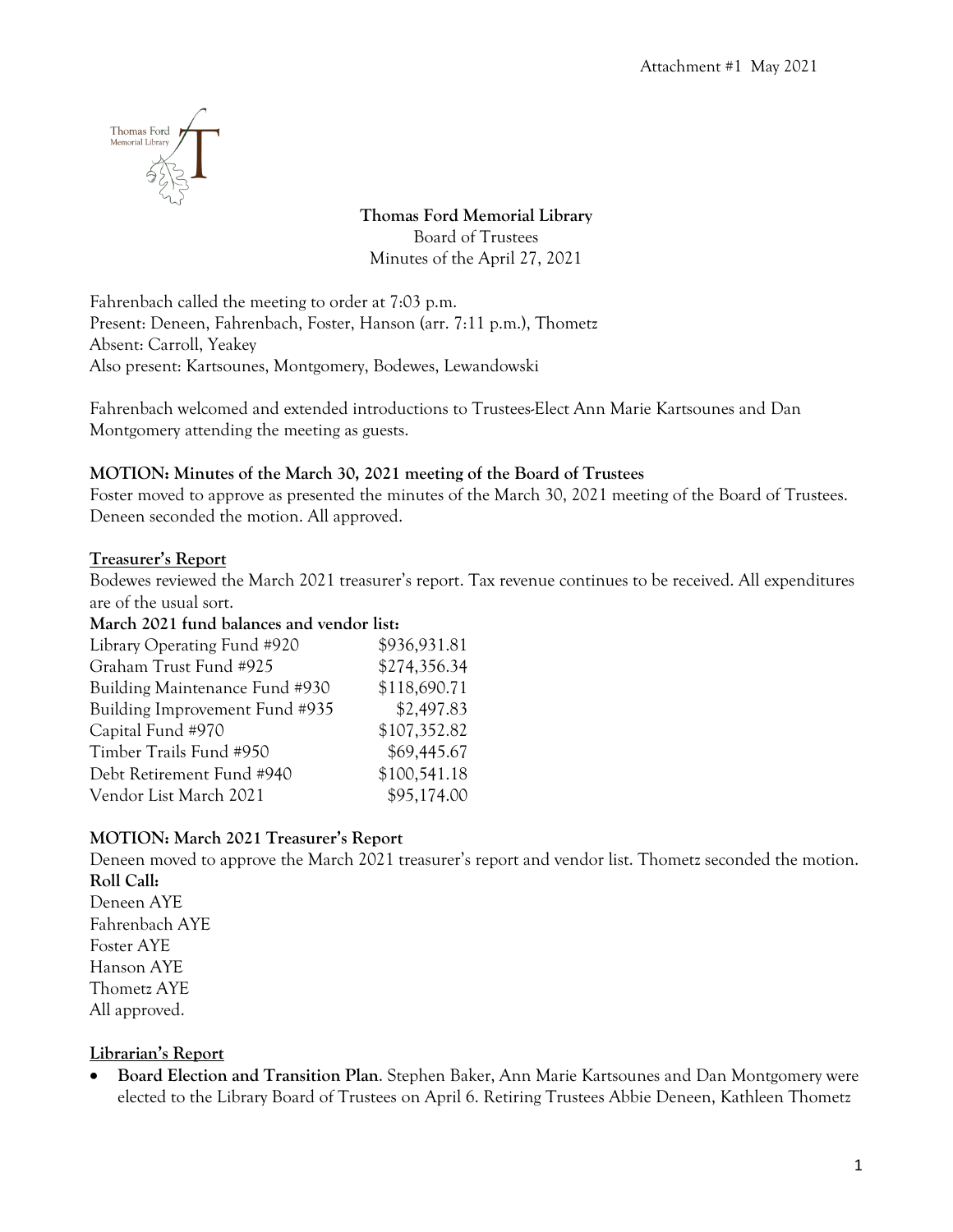and Meg Yeakey will attend their final meeting in May. The new Trustees will be officially sworn in by the Village Clerk and will then be seated, after which retiring Trustees will depart. Officers will be elected at the May meeting. It was noted that the semi-annual Western Springs Elected Officials Retirement Dinner which honors retiring officials and welcomes new officials will not be held this year. A training session for new Trustees will be held in June.

- **The Summer Reading Program and Summer Library Challenge** returns virtually. This year's Youth theme will be "Reading Colors your World" In Adult and Teen Services, the theme will be "Read Around the World." All departments are currently finalizing activities and events and we are looking forward to a very busy summer of online and virtual programs.
- **Marketing Coordinator.** Interviews have begun for our new Marketing Coordinator position. This new position will consolidate responsibility for the Library's newsletter design, social media platforms and marketing materials for programs and services.
- **Staff News.** The Library is pleased to welcome Shannon Arendt as Youth Services associate and Jennie Stevens as Adult Services Librarian. Best wishes to Alina Moore and Jessica Dyer as they embark on new jobs.
- **Statistics and Departmental Reports** were presented. The Teen Liaison Report is included in the Departmental Reports.

**Visitors/Public Comment**: Trustees-Elect Ann Marie Kartsounes and Dan Montgomery were the only visitors. There was no public comment.

#### **Communications**: None.

#### **Committees**:

**Finance:** Update on the Building Improvement Fund moved to the May 2021 meeting.

#### **Building and Grounds**

Yeakey reported. It was a quiet month around the building. The new Children's Department book display fixture is installed and being enjoyed.

## **Foundation**

Bodewes reported on the April 20, 2021 meeting. Terms for Directors Ericson, Karas, Kozak and Scriba will be renewed, and Jodie Distler, attorney and estate planner, will be invited to join the Board filling the vacancy left by Liz Burns' retirement. The 2020 Appeal was successful with \$14,300 in donations. Personalized thank you notes were sent to donors; donor recognition will be included in the Library's Fall newsletter. An Investment Policy was reviewed and adopted. A discussion regarding an online donation option is scheduled for the July meeting.

## **Old Business**

#### **Service Model Update**

Materials quarantine has ended, easing the flow of materials for both patrons and staff. Some seating has returned, computer use has been extended and will not require a reservation, newspapers are available. Study rooms remain closed. Service hours remain the same – Monday, Wednesday through Saturday 10:00 a.m. to 6:00 p.m., Tuesday evenings to 8:00 p.m., closed on Sunday. Services will continue to expand dependent on public vaccination schedules and continued improvement of public health statistics.